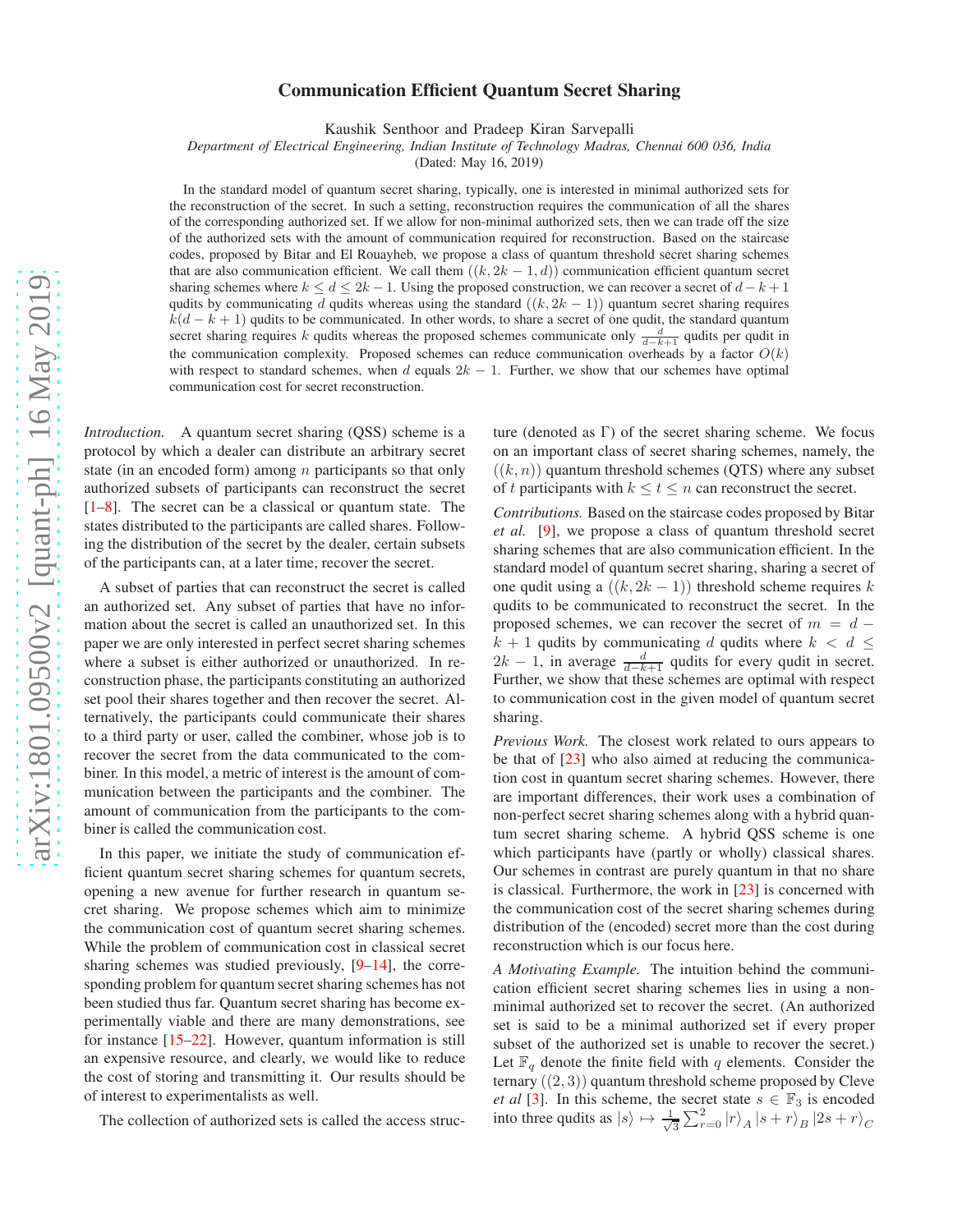where the one qudit each is given to parties  $A, B$  and  $C$ . In order to reconstruct the secret we need to communicate two qudits to the combiner. We propose an alternate  $((2, 3))$  quantum threshold scheme where we can obtain better communication costs. In this scheme  $(s_1, s_2) \in \mathbb{F}_3^2$  is encoded as follows:

<span id="page-1-0"></span>
$$
|s_1 s_2\rangle \mapsto \sum_{r_1, r_2 \in \mathbb{F}_3} \frac{|s_1 + r_1, r_2\rangle_A}{|s_2 + r_1, r_1 + r_2\rangle_B}
$$
 (1)

where we have ignored the normalizing factors. In this case, the secret is encoded into six qudits, equivalently each secret qudit is encoded into three qudits as in previous scheme [\[3](#page-5-7)].

Let us look at the reconstruction of the secret from the four qudits of the first two participants  $A$  and  $B$  from the state as given in Eq. [\(1\)](#page-1-0). The reconstruction steps are similar for other choices of two participants as well. (Values of qudits which have changed after each operation are indicated in bold.) By subtracting the value of second qudit of  $A$  from that of  $B$ , we can obtain the following state.

$$
\sum_{r_1,r_2 \in \mathbb{F}_3} \frac{|s_1 + r_1, r_2\rangle_A}{|s_2 + r_1, r_1\rangle_B}
$$

By subtracting the value of the second qudit of  $B$  from the values of the first qudits of  $A$  and  $B$ ,

$$
\sum_{r_1,r_2 \in \mathbb{F}_3} |s_1,r_2\rangle_A |s_2,r_1\rangle_B |s_1+s_2+r_1,r_1+2r_2\rangle_C
$$

We can now obtain the following state

$$
|s_1\rangle_A\, |s_2\rangle_B \sum_{r_1,r_2 \in \mathbb{F}_3} \frac{|s_1 + s_2 + r_1\rangle_B\, |r_1 + 2r_2\rangle_A}{|s_1 + s_2 + r_1\rangle_C\, |r_1 + 2r_2\rangle_C}
$$

This does not end the reconstruction process because the secret could be still entangled with the rest of the system and we may not be able to recover an arbitrary superposition. Further steps are required to recover the secret completely. Setting  $t_1 = s_1 + s_2 + r_1$  and then  $t_2 = t_1 + 2s_1 + 2s_2 + 2r_2$ , we obtain the following state

$$
|s_{1}\rangle_{A} |s_{2}\rangle_{B} \sum_{t_{1}, t_{2} \in \mathbb{F}_{3}} |t_{1}\rangle_{B} |t_{1} + 2s_{1} + 2s_{2} + 2r_{2}\rangle_{A}
$$
  

$$
= |s_{1}\rangle_{A} |s_{2}\rangle_{B} \sum_{t_{1}, t_{2} \in \mathbb{F}_{3}} |t_{1}\rangle_{B} |t_{2}\rangle_{A} |t_{1}\rangle_{C} |t_{2}\rangle_{C}
$$

At this point the secret is found to be completely disentangled with the rest of the qudits and the state of the remaining qudits is independent of the secret, thereby ensuring we can recover an arbitrary linear combination of basis states.

Let us recover the secret when we have access to all three participants (they constitute a non-minimal authorized set). We do not need to have access to all the six qudits of the participants. Just three qudits i.e., one qudit, specifically the first qudit, from each share will suffice. By unitary operations on these three qudits of the state in Eq.  $(1)$ , we obtain,

$$
\sum_{r_1,r_2 \in \mathbb{F}_3} |s_1,r_2\rangle_A |s_2,r_1+r_2\rangle_B |r_1,r_1+2r_2\rangle_C
$$

Reordering the qudits, we have

$$
\left|s_{1}\right\rangle_{A}\left|s_{2}\right\rangle_{B}\sum_{r_{1},r_{2}}\left|r_{1}\right\rangle_{C}\left|r_{2}\right\rangle_{A}\left|r_{1}+r_{2}\right\rangle_{B}\left|r_{1}+2r_{2}\right\rangle_{C}
$$

Once again the secret is completely disentangled from the rest of the system and we are able to recover the secret using only three qudits. However, note that in this case we are able to recover a secret of two qudits. Had we used the  $((2, 3))$  threshold scheme of Cleve *et al.*, we would have needed four qudits even when we allow access to all the three participants. This example demonstrates we can reduce the number of qudits to be communicated when reconstructing the secret.

*Proposed Communication Efficient Quantum Secret Sharing Schemes.* To specify a quantum secret sharing concretely, we give the encoding for the basis states of the secret. An encoding  $\mathcal E$  realizes a perfect quantum secret sharing scheme with access structure  $\Gamma$  if it satisfies the following constraints [\[16](#page-5-8)]. i) (Recoverability) Any set in  $\Gamma$  can recover the secret.

ii) (Secrecy) Any set not in  $\Gamma$  has no information about the

secret. To show recoverability, we explictly show that the set can recover the secret. To show secrecy, we show that the complement of the set contains an authorized set. A quantum secret sharing scheme is said to be a pure state scheme if encodes pure state secrets to global pure states.

We denote by  $((k, n, d))_q$  a q-ary quantum threshold scheme with  $n$  participants, where any  $k$  participants can recover the secret and  $d > k$  participants can recover the secret with lower communication cost. We suppress the subscript for convenience. We assume that number of participants is  $n = 2k - 1$  and fewer than k cannot recover the secret. Fix an integer  $k \leq d \leq n$ , and a prime  $q > n$ . The secret contains m qudits where each qudit is  $q$ -dimensional and

<span id="page-1-2"></span>
$$
m = d - k + 1. \tag{2}
$$

Consider the vectors  $s = (s_1, s_2, \dots, s_m)$  in m q and  $\underline{r} = (r_1, r_2, \dots, r_{m(k-1)})$  in  $\mathbb{F}_q^{m(k-1)}$ . The vector <u>r</u> is further split into m vectors  $r_1$  =  $(r_1, r_2, \ldots, r_{k-1}), \quad \underline{r_2} = (r_k, r_{k+1}, \ldots, r_{2(k-1)}), \quad \ldots$  $r_m = (r_{(m-1)(k-1)+1}, r_{(m-1)(k-1)+1}, \ldots, r_{m(k-1)}).$  The vector  $r_1$  alone is further split into two vectors with its first  $(k - m)$  values in u and the remaining  $(m - 1)$  values in v.

Let  $x_1, x_2, ..., x_n$  be distinct nonzero elements from  $\mathbb{F}_q$ . Define the Vandermonde matrix  $V_{n,d}$  to be the  $n \times d$ matrix whose  $(i, j)$ th entry is given by  $x_i^{j-1}$  for  $1 \le i \le n$ and  $1 \leq j \leq d$ . Assume that  $V_{n,d}$  is known to all the parties involved. Let  $s_i, r_j \in \mathbb{F}_q$ , where  $1 \leq i \leq m$  and  $1 \leq j \leq m(k-1)$ . We define the following matrix Y.

<span id="page-1-1"></span>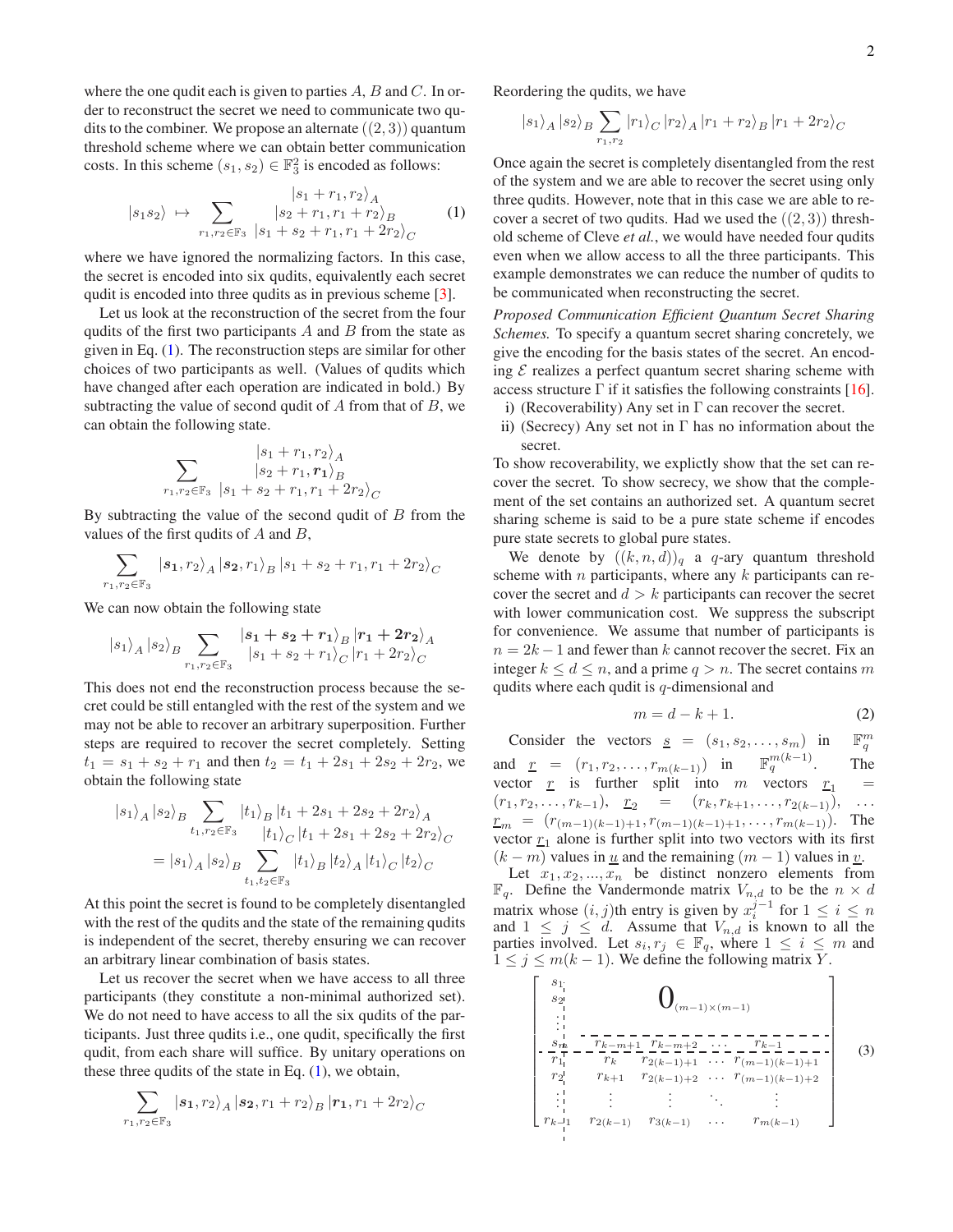We also represent  $Y$  in a slightly compact form as follows.

$$
Y = \begin{bmatrix} 0 & 0 \\ \frac{s}{r} & -\frac{s}{r} & -\frac{s}{r} \\ -\frac{s}{r} & -\frac{s}{r} & -\frac{s}{r} \\ \frac{r_1}{r_1} & \frac{r_2}{r_2} & \frac{r_3}{r_3} & \cdots & \frac{r_m}{r} \end{bmatrix}
$$
(4)

Consider the matrix  $C = V_{n,d}Y$  where Y is defined as in Eq. [\(3\)](#page-1-1). Each entry in matrix C,  $c_{ij}$  is a function of  $\underline{s}$  and  $\underline{r}$ . The encoding for the basis states  $(s_1, \ldots, s_m) \in \mathbb{F}_q^m$  is given by  $\mathcal{E}$ , where

<span id="page-2-0"></span>
$$
\mathcal{E}: |s_1 s_2 \dots s_m\rangle \mapsto \sum_{\underline{r} \in \mathbb{F}_q^{m(k-1)}} \bigotimes_{i=1}^{2k-1} |c_{i1} c_{i2} \dots c_{im}\rangle, \quad (5)
$$

where we have omitted the normalizing factor. The qudits in the share of the *i*th participant are indexed by  $i$ . The first share contains the first  $m$  qudits, the second share contains the next set of m qudits and so on till the  $(2k - 1)$ th share.

Lemma 1 (Recoverability for non-minimal authorized sets). *For the encoding scheme given in Eq.* [\(5\)](#page-2-0)*, we can recover the secret from any* d *shares by accessing only the first qudit in each share.*

*Proof.* We shall prove this by giving the sequence of operations to be performed so that the  $d$  shares can recover the secret with *only* d qudits. Each of the d participants sends their first qudit to the combiner for reconstructing the secret. Let  $D = \{i_1, i_2, \dots, i_d\} \subset \{1, 2, \dots, 2k - 1\}$  be the set of d shares chosen and  $E = \{i_{d+1}, i_{d+2}, \ldots, i_{2k-1}\}$  be the complement of  $D$ . Let  $V_D$  and  $V_E$  be the matrices containing the rows of  $V_{n,d}$  corresponding to D and E respectively. Then, Eq. [\(5\)](#page-2-0) can be rearranged as

$$
\sum_{\underline{r} \in \mathbb{F}_q^{m(k-1)}} \left| c_{i_1,1} c_{i_2,1} ... c_{i_d,1} \right\rangle \left| c_{i_{d+1},1} c_{i_{d+2},1} ... c_{i_{2k-1},1} \right\rangle
$$
  

$$
\left| (c_{i_1,2} c_{i_2,2} ... c_{i_{2k-1},2}) ... (c_{i_1,m} c_{i_2,m} ... c_{i_{2k-1},m}) \right\rangle,
$$

where we have highlighted (in color) the qudits accessed by the combiner. Now using the fact that  $c_{ij}$  is the product of *i*th row of  $V_{n,q}$  and *j*th column of Y and  $\underline{r} = (\underline{r}_1, \dots, \underline{r}_m)$ , we can rewrite this as

$$
\sum_{\underline{r}\in\mathbb{F}_q^{m(k-1)}} |V_D(\underline{s},\underline{r}_1)\rangle |V_E(\underline{s},\underline{r}_1)\rangle |V(\underline{0},r_{k-m+1},\underline{r}_2)\rangle \cdots
$$

$$
\cdots |V(\underline{0},r_{k-1},\underline{r}_m)\rangle
$$

Since  $V_D$  is a  $d \times d$  Vandemonde matrix of full rank, we can apply  $V_D^{-1}$  to the d qudits with the combiner to transform the state as follows.

$$
\sum_{\underline{r}\in\mathbb{F}_q^{m(k-1)}}\left|g,\underline{r}_1\right\rangle\left|V_E(g,\underline{r}_1)\right\rangle\left|V(\underline{0},r_{k-m+1},\underline{r}_2)\right\rangle\cdots
$$

$$
\cdots\left|V(\underline{0},r_{k-1},\underline{r}_m)\right\rangle
$$

Then from Eq. [\(3\)](#page-1-1) we have  $\underline{r}_1 = (\underline{u}, \underline{v})$ , and  $r_{k-m+j} = v_j$  for  $1 \leq j \leq m-1$ , we can write

$$
|S\rangle \sum_{\substack{(\underline{v},\underline{r}_2,\underline{r}_3,\dots,\underline{r}_m) \\ \in \mathbb{F}_q^{k(m-1)}}} \sum_{\underline{u} \in \mathbb{F}_q^{k-m}} |\underline{u}\rangle |\underline{v}\rangle |V_E(\underline{s},\underline{u},\underline{v})\rangle |V(\underline{0},v_1,\underline{r}_2)\rangle \cdots
$$

$$
\cdots |V(\underline{0},v_{m-1},\underline{r}_m)\rangle
$$

Since the combiner has access to  $|s\rangle$ ,  $|u\rangle$ , and  $|v\rangle$ , we can use the matrix  $V_E$ , of rank  $k - m$  equal to the size of  $\underline{u}$ , to transform  $|\underline{u}\rangle$  to  $|V_E(\underline{s}, \underline{u}, \underline{v})\rangle$ .

$$
\frac{\langle \underline{s} \rangle}{\sum_{\substack{(\underline{v}, \underline{r}_2, \underline{r}_3, \dots, \underline{r}_m) \\ \in \mathbb{F}_q^{k(m-1)}}} \sum_{\underline{u} \in \mathbb{F}_q^{k-m}} |V_E(\underline{s}, \underline{u}, \underline{v}) \rangle | \underline{v} \rangle |V_E(\underline{s}, \underline{u}, \underline{v}) \rangle
$$
  

$$
|V(\underline{0}, v_1, \underline{r}_2) \rangle \cdots |V(\underline{0}, v_{m-1}, \underline{r}_m) \rangle
$$

Rearranging qudits  $|v\rangle|V_E(\underline{s}, \underline{u}, \underline{v})\rangle$  to  $|V_E(\underline{s}, \underline{u}, \underline{v})\rangle|\underline{v}\rangle$ ,

$$
\frac{\left| \underline{s} \right\rangle}{\sum_{\substack{(\underline{v}, \underline{r}_2, \underline{r}_3, \dots, \underline{r}_m) \\ \in \mathbb{F}_q^{k(m-1)}}} \left( \sum_{\underline{u} \in \mathbb{F}_q^{k-m}} \left| V_E(\underline{s}, \underline{u}, \underline{v}) \right\rangle \left| V_E(\underline{s}, \underline{u}, \underline{v}) \right\rangle} \right) \left| \underline{v} \right\rangle} \left| \underline{v} \right\rangle}
$$

Since E is of size  $(2k - 1 - d)$ , with Eq. [\(2\)](#page-1-2), we see that  $V_E$  is a Vandermonde matrix of size  $(k - m) \times d$  and rank  $k - m < d$ . Therefore, the image of  $V_E$  spans  $\mathbb{F}_q^{k-m}$  and  $\sum_{\underline{u}\in\mathbb{F}_q^{k-m}}|V_E(\underline{s},\underline{u},\underline{v})\rangle|V_E(\underline{s},\underline{u},\underline{v})\rangle$  is independent of <u>s</u>. The state can be written as

$$
\frac{\langle s \rangle}{\underline{f} \in \mathbb{F}_q^{k-m}} \frac{\langle f \rangle}{\underline{f}} \frac{\langle f \rangle}{\underline{f}} \sum_{\substack{(v, r_2, r_3, \dots, r_m) \\ \in \mathbb{F}_q^{k(m-1)}}} \frac{\langle v \rangle}{\langle v \rangle} \frac{\langle v(v_0, v_1, r_2) \rangle}{\langle v_0, v_1, \dots, v_m \rangle}
$$

The secret is now completely disentangled from the rest of the system, therefore even when the secret is an arbitrary superposition we can recover the secret from d shares as claimed.  $\square$ 

<span id="page-2-1"></span>Lemma 2 (Recoverability for minimal authorized sets). *For the encoding scheme given in Eq.* [\(5\)](#page-2-0)*, we can recover the secret by accessing (all) the qudits of any* k *shares.*

*Proof.* For secret recovery from k shares, all the qudits from each chosen share are sent to the user. Let  $K =$  $\{j_1, j_2, \ldots, j_k\} \subset \{1, 2, \ldots, 2k-1\}$  be the set of k shares chosen and  $L = \{j_{k+1}, j_{k+2}, \ldots, j_{2k-1}\}\$  be the complement of K. Let  $V_K$  and  $V_L$  be the matrices containing the rows of  $V_{n,d}$  corresponding to K and L respectively. Then, grouping the (*i*th) qudits of K and L, the encoded state in Eq.  $(5)$  can be written as

$$
\sum_{\substack{r \in \mathbb{F}_q^{m(k-1)} \\ |\langle c_{j_{k+1},1} \rangle \langle c_{j_{k+2},1} \rangle \cdots \langle c_{j_{k},m} \rangle}} |c_{j_{k+1},1} \, c_{j_{k+2},1} \cdots c_{j_{2k-1},1} \rangle
$$

$$
\cdots \langle c_{j_{k+1},m} \, c_{j_{k+2},m} \cdots c_{j_{2k-1},m} \rangle
$$

This can be written in terms of  $V_K$  and  $V_L$  as

$$
\sum_{\underline{r} \in \mathbb{F}_q^{m(k-1)}} |V_K(\underline{s}, \underline{r}_1) \rangle |V_K(\underline{0}, r_{k-m+1}, \underline{r}_2) \rangle \cdots
$$

$$
|V_K(\underline{0}, r_{k-1}, \underline{r}_m) \rangle
$$

$$
|V_L(\underline{s}, \underline{r}_1) \rangle |V_L(\underline{0}, r_{k-m+1}, \underline{r}_2) \rangle \cdots
$$

$$
|V_L(\underline{0}, r_{k-1}, \underline{r}_m) \rangle
$$

Letting  $V_{K,\ell}$  be the submatrix of  $V_K$  consisting of the last k columns. Then we can simplify the state as

$$
\sum_{\underline{r}\in\mathbb{F}_q^{m(k-1)}}\!\!\!|V_K(\underline{s},\underline{r}_1)\rangle\,|V_{K,\ell}(r_{k-m+1},\underline{r}_2)\rangle\dots\,|V_{K,\ell}(r_{k-1},\underline{r}_m)\rangle}{|V_L(\underline{s},\underline{r}_1)\rangle\,|V_L(\underline{0},r_{k-m+1},\underline{r}_2)\rangle\dots\,|V_L(\underline{0},r_{k-1},\underline{r}_m)\rangle}
$$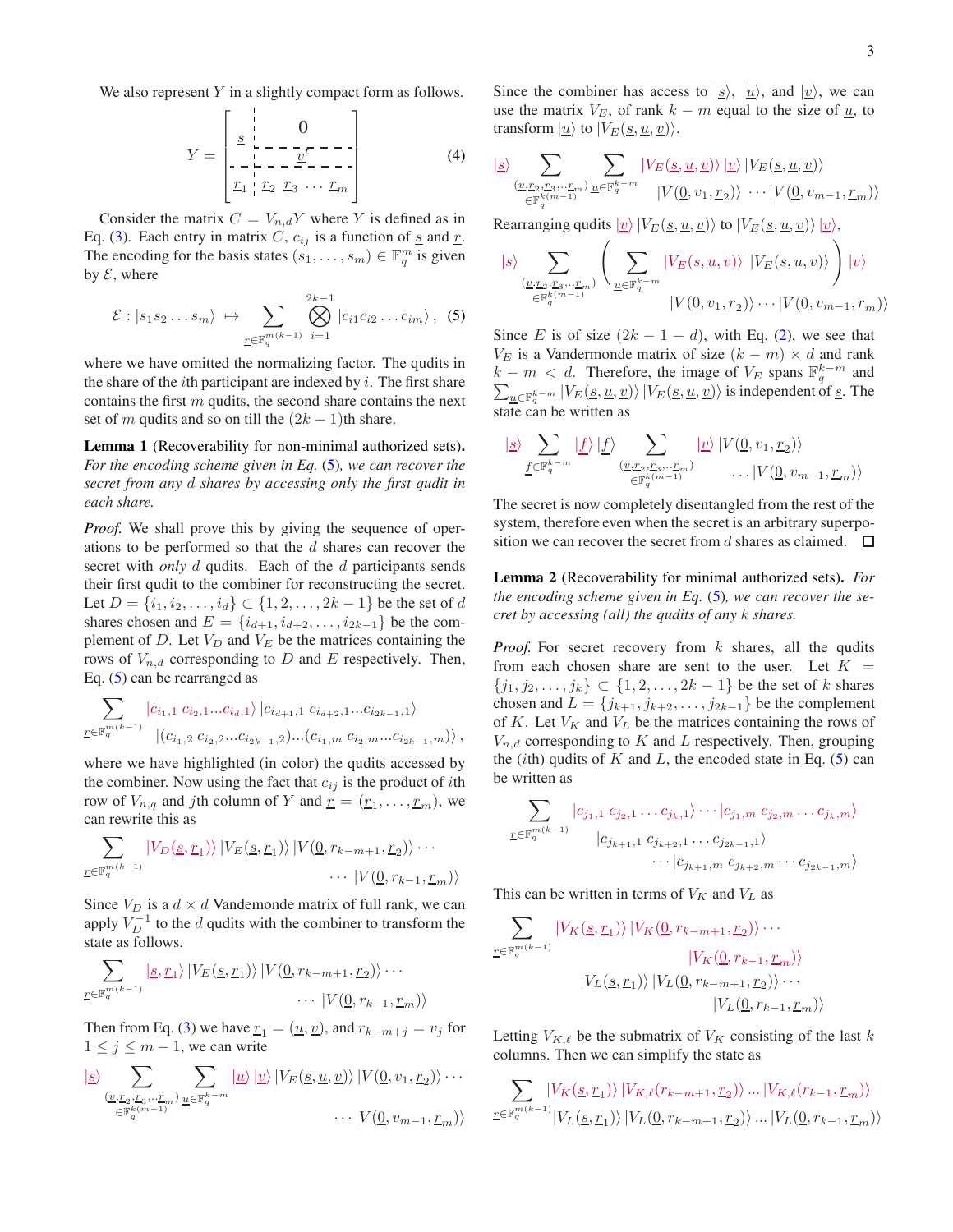Since  $V_{K,\ell}$  is a  $k \times k$  Vandermonde matrix of full rank, we can apply  $V_{K,\ell}$ <sup>-1</sup> to further transform the state as

$$
\sum_{\underline{r} \in \mathbb{F}_q^{m(k-1)}} |V_K(\underline{s}, \underline{r}_1) \rangle | r_{k-m+1}, \underline{r}_2 \rangle \dots | r_{k-1}, \underline{r}_m \rangle | V_L(\underline{s}, \underline{r}_1) \rangle
$$
  

$$
|V_L(\underline{0}, r_{k-m+1}, \underline{r}_2) \rangle \dots | V_L(\underline{0}, r_{k-1}, \underline{r}_m) \rangle
$$

Then from Eq. [\(3\)](#page-1-1) we have  $\underline{r}_1 = (\underline{u}, \underline{v})$ , and  $r_{k-m+j} = v_j$ is the *j*th entry in <u>v</u> for  $1 \le j \le m - 1$ , and rearranging the qudits, we can write the state as

$$
\sum_{\underline{r}\in\mathbb{F}_q^{m(k-1)}} |V_K(\underline{s}, \underline{u}, \underline{v})\rangle |\underline{v}\rangle |_{\underline{r}_2, \underline{r}_3, \dots, \underline{r}_m} \rangle |V_L(\underline{s}, \underline{r}_1)\rangle
$$
  

$$
|V_L(\underline{0}, r_{k-m+1}, \underline{r}_2)\rangle \cdots |V_L(\underline{0}, r_{k-1}, \underline{r}_m)\rangle
$$

Let  $V_{K,f}$  be the first k columns of  $V_K$  and  $V_{K,\bar{f}}$  be the submatrix of remaining columns. Note that  $V_{K,\bar{f}}$  has  $m-1$  columns. Then  $V_K(\underline{s}, \underline{u}, \underline{v}) = V_{K,f}(\underline{s}, \underline{u}) + V_{K,\overline{f}}(\underline{v})$ . Thus, the above state can be written as,

$$
\sum_{\underline{r} \in \mathbb{F}_q^{m(k-1)}} |V_{K,f}(\underline{s}, \underline{u}) + V_{K,\bar{f}}(\underline{v})\rangle | \underline{v}\rangle | \underline{r}_2, \underline{r}_3, \dots, \underline{r}_m \rangle
$$
  
\n
$$
|V_L(\underline{s}, \underline{r}_1)\rangle
$$
  
\n
$$
|V_L(\underline{0}, r_{k-m+1}, \underline{r}_2)\rangle \cdots | V_L(\underline{0}, r_{k-1}, \underline{r}_m)\rangle
$$

At this point the combiner has access to  $|v\rangle$  and can subtract  $V_{K,\bar{f}}(\underline{v})$  from  $|V_{K,f}(\underline{s},\underline{u}) + V_{K,\bar{f}}(\underline{v})\rangle$  to obtain

$$
\sum_{\underline{r}\in\mathbb{F}_q^{m(k-1)}}\frac{|V_{K,f}(\underline{s},\underline{u})\rangle|\underline{v}\rangle|\underline{r}_2,\underline{r}_3,\ldots,\underline{r}_m\rangle|V_L(\underline{s},\underline{u},\underline{v})\rangle}{|V_L(\underline{0},r_{k-m+1},\underline{r}_2)\rangle\cdots|V_L(\underline{0},r_{k-1},\underline{r}_m)\rangle}
$$

Since  $V_{K,f}$  is a  $k \times k$  Vandermonde matrix of full rank, we can apply  $V_{K,f}^{-1}$  to extract  $|s\rangle$  as shown below.

$$
\sum_{\underline{r}\in\mathbb{F}_q^{m(k-1)}}\frac{|g\rangle|u\rangle|v\rangle|r_2,r_3,\ldots r_m\rangle|V_L(\underline{s},\underline{u},\underline{v})\rangle}{|V_L(\underline{0},r_{k-m+1},\underline{r}_2)\rangle\cdots|V_L(\underline{0},r_{k-1},\underline{r}_m)\rangle}
$$

$$
= | \underline{s} \rangle \sum_{\underline{r} \in \mathbb{F}_q^{m(k-1)}} \left| \underline{r}_1 \right\rangle \left| \underline{r}_2, \underline{r}_3, \dots, \underline{r}_m \right\rangle \left| V_L(\underline{s}, \underline{r}_1) \right\rangle \n| V_L(\underline{0}, r_{k-m+1}, \underline{r}_2) \rangle \cdots | V_L(\underline{0}, r_{k-1}, \underline{r}_m) \rangle
$$

Since  $V_L$  is a  $(k - 1) \times d$  matrix of rank  $k - 1$ , we can now modify each of the registers  $\ket{r_i}$  of size  $(k-1)$  qudits,  $\ket{r_1}$  to  $|V_L(\underline{s}, \underline{r}_1)$  and  $|\underline{r}_i\rangle$  for  $2 \le i \le m$ , to  $|V_L(\underline{0}, r_{k-m+i-1}, \underline{r}_i)\rangle$ .

$$
\frac{|s\rangle}{\sum_{\underline{r}\in\mathbb{F}_q^{m(k-1)}}|V_L(\underline{s},\underline{r}_1)\rangle} |V_L(\underline{0},r_{k-m+1},\underline{r}_2)\dots V_L(\underline{0},r_{k-1},\underline{r}_m)\rangle
$$
  

$$
|V_L(\underline{s},\underline{r}_1)\rangle |V_L(\underline{0},r_{k-m+1},\underline{r}_2)\dots V_L(\underline{0},r_{k-1},\underline{r}_m)\rangle
$$

On rearranging the qudits, we obtain

$$
\frac{\sum\limits_{\underline{r}_1 \in \mathbb{F}_q^{k-1}} |V_L(\underline{s}, \underline{r}_1) \rangle |V_L(\underline{s}, \underline{r}_1) \rangle}{\sum\limits_{\underline{r}_2 \in \mathbb{F}_q^{k-1}} |V_L(\underline{0}, r_{k-m+1}, \underline{r}_2) \rangle |V_L(\underline{0}, r_{k-m+1}, \underline{r}_2) \rangle}
$$

$$
\frac{\sum\limits_{\underline{r}_m \in \mathbb{F}_q^{k-1}} |V_L(\underline{0}, r_{k-1}, \underline{r}_m) \rangle |V_L(\underline{0}, r_{k-1}, \underline{r}_m) \rangle}{\sum\limits_{\underline{r}_m \in \mathbb{F}_q^{k-1}} |V_L(\underline{0}, r_{k-1}, \underline{r}_m) \rangle |V_L(\underline{0}, r_{k-1}, \underline{r}_m) \rangle}
$$

 $V_L$  is a Vandermonde matrix of size  $(k - 1) \times d$  with  $d >$  $k - 1$ . So the image of  $V_L$  is of dimension  $k - 1$ . Therefore  $\sum_{\underline{r}_i \in \mathbb{F}_q^{k-1}} |V_L(\underline{0}, r_{k-m+i-1}, \underline{r}_i) \rangle |V_L(\underline{0}, r_{k-m+i-1}, \underline{r}_i) \rangle$ is a uniform superposition independent of  $r_{k-m+i-1}$ , for  $2 \leq i \leq m$ .

$$
\frac{\sum\limits_{\underline{r}_1 \in \mathbb{F}_q^{k-1}} |V_L(\underline{s}, \underline{r}_1) \rangle |V_L(\underline{s}, \underline{r}_1) \rangle}{\sum\limits_{\underline{f}_2 \in \mathbb{F}_q^{k-1}} |\underline{f}_2 \rangle |\underline{f}_2 \rangle \dots \sum\limits_{\underline{f}_m \in \mathbb{F}_q^{k-1}} |\underline{f}_m \rangle |\underline{f}_m \rangle}
$$

Now we can show that  $\sum_{r_1 \in \mathbb{F}_q^{k-1}} |V_L(\underline{s}, r_1)\rangle |V_L(\underline{s}, r_1)\rangle$  is a uniform superposition independent of  $s$ , since  $V<sub>L</sub>$  has rank  $k-1$ .

$$
\mid \hspace{-3pt}\underline{s}\hspace{0.5pt}\rangle \sum_{\underline{f_1}\in \mathbb{F}_q^{k-1}} \mid \hspace{-3pt}\underline{f_1}\rangle \mid \hspace{-3pt}\underline{f_1}\hspace{0.5pt}\rangle \cdot\cdot\cdot \sum_{\underline{f_m}\in \mathbb{F}_q^{k-1}} \mid \hspace{-3pt}\underline{f_m}\rangle \mid \hspace{-3pt}\underline{f_m}\rangle
$$

At this point the state is given by the above expression with the secret completely disentangled from the rest of the system and we can recover any arbitrary superposition. This completes the proof that  $k$  shares can recover the secret.  $\Box$ 

Lemma 3 (Secrecy). *In the encoding scheme defined in Eq.* [\(5\)](#page-2-0)*, any* k − 1 *or lesser number of shares do not give any information about the secret*  $|s\rangle$ *.* 

*Proof.* The encoding scheme is a pure state encoding scheme with the total number of shares  $n = 2k-1$ . If some set of  $k-1$ or lesser number of shares give any information about the secret, then the secret cannot be recovered from the remaining  $k$ or more number of shares, because of the no-cloning theorem. However, from Lemma [2,](#page-2-1) any  $k$  shares are enough to recover the secret completely. Hence, no set of  $k-1$  (or lesser number of) shares give any information about the secret.  $\Box$ 

With these results in place we have our central result.

<span id="page-3-0"></span>Theorem 1 (Communication efficient QSS). *The encoding given in Eq.* [\(5\)](#page-2-0) *gives rise to a*  $((k, 2k - 1, d))$  *quantum secret sharing scheme where* d *is a fixed integer satisfying*  $k \leq d \leq 2k-1$ . The scheme shares a secret of  $m = d-k+1$ *qudits. The communication cost for any* k *participants to recover the secret is* mk *qudits, while the communication cost for any* d *participants is* d *qudits.*

A standard  $((k, 2k - 1))$  QTS will incur a communication cost of  $km$  qudits to share m qudits. A subtle point to be noted is that the communication efficient scheme requires the dealer to share a larger secret.

An  $((k, 2k-1))$  QTS can be converted to  $((k, n))$  QTS for  $k \leq n \leq 2k - 1$  by throwing away or ignoring  $2k - 1 - n$ shares of the  $((k, 2k - 1))$  scheme, [\[3,](#page-5-7) Theorem 1]. If  $n <$  $2k - 1$ , then the scheme is a mixed state scheme. Therefore, Theorem [1](#page-3-0) implies the existence of  $((k, n, d))$  quantum secret sharing schemes where  $k \leq d \leq n \leq 2k - 1$ . Note that a  $((k, n))$  QTS cannot exist for  $n \geq 2k$  by [\[3,](#page-5-7) Theorem 2].

Next we show that the proposed secret sharing schemes are optimal with respect to the communication cost. We need the following lemma due to Gottesman [\[4,](#page-5-9) Theorem 5].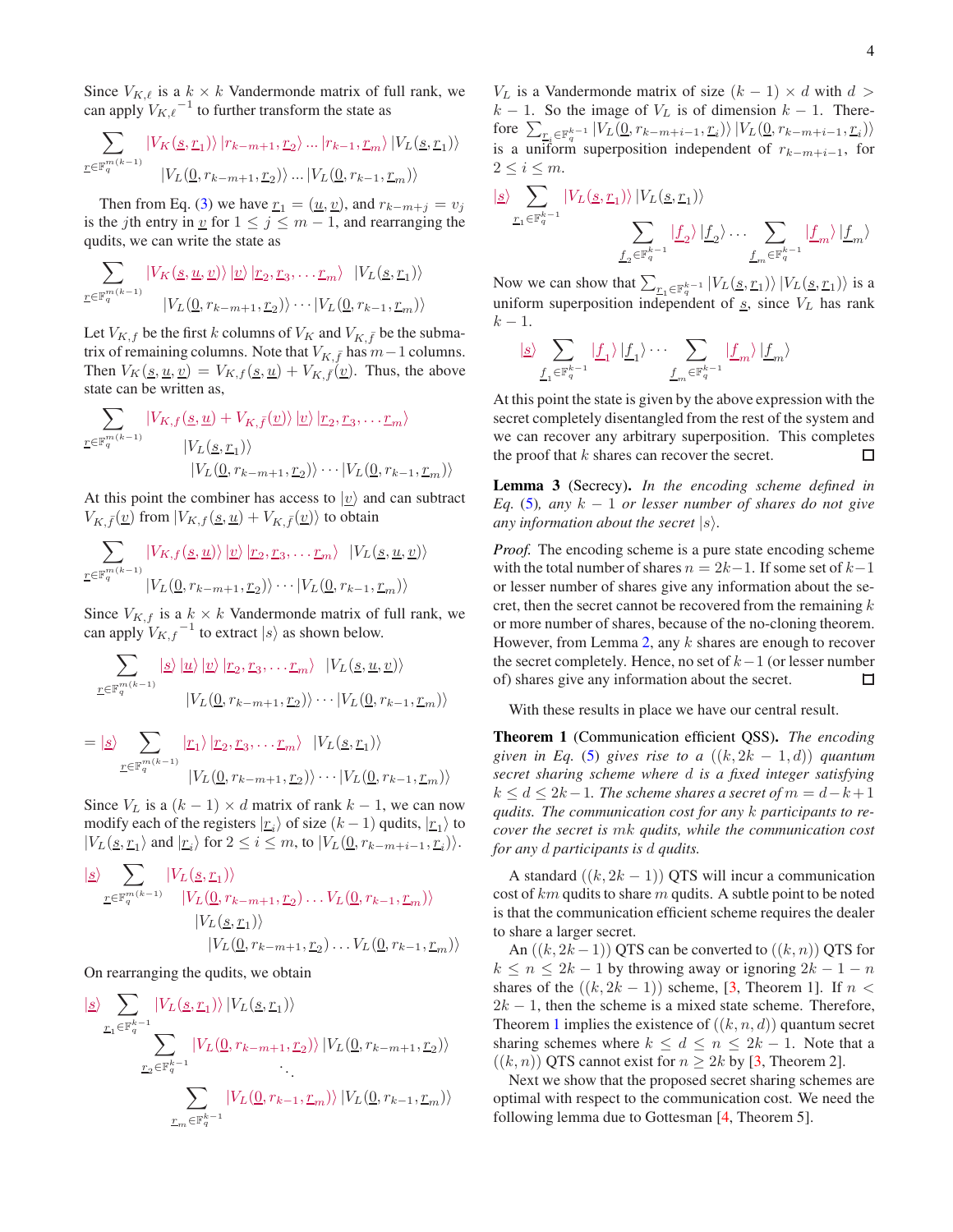<span id="page-4-1"></span>Lemma 4. *Even in the presence of pre-existing entanglement, sending an arbitrary state from a Hilbert space of dimension* h *requires a channel of dimension* h*.*

<span id="page-4-0"></span>Lemma 5 (Secret replacement with authorized set). *A party having access to an authorized set of shares in a quantum secret sharing scheme can replace the secret encoded with any arbitrary state (of the same dimension as the secret) without disturbing the remaining shares. After this replacement, secret recovery from any of the authorized sets will give only the new state.*

*Proof.* Let  $A \subseteq [1, n]$  be an arbitrary authorized set in the given quantum secret sharing scheme and  $B$  be its complement. Let  $\mathcal{E}: \mathcal{S} \to \mathcal{A} \otimes \mathcal{B}$  denote the operation for encoding the secret and  $\mathcal{R}_A$  :  $\mathcal{A} \rightarrow \mathcal{S}$  be the operation required for recovering the secret from the authorized set A.

If  $|\phi\rangle$  is the secret encoded, then the encoding can be given as  $\mathcal{E} |\phi\rangle |0\rangle$  where  $|0\rangle$  represents the ancilla qudits. To replace the secret  $|\phi\rangle$  with the arbitrary state  $|\psi\rangle$  of the same dimension, perform the following steps on the set  $A$ : i) Recover the secret  $|\phi\rangle$  using  $\mathcal{R}_A$  by acting only on A. The joint state with A and B becomes  $|\phi\rangle \langle \phi| \otimes \rho$  where  $|\phi\rangle$  is with A and  $\rho$  is jointly with A and B and independent of  $|\phi\rangle$ . ii) Swap the secret  $|\phi\rangle$  with the arbitrary state  $|\psi\rangle$  iii) Encode  $|\psi\rangle$  but using  $\mathcal{R}_A^{\mathsf{T}} \otimes \mathcal{I}_B$  by acting on the state  $|\psi\rangle \langle \psi| \otimes \rho$ . Note that all these steps do not involve any operations on the shares in B. After these steps, the final state of qudits with  $A$  and  $B$  is the same as  $\mathcal{E} |\psi\rangle |0\rangle$ . The recovery operation by any authorized set from the  $n$  shares remains the same as before but the state recovered is  $|\psi\rangle$ . □

Application of Lemma [5](#page-4-0) in the proof of our next lemma is similar to [\[4,](#page-5-9) Theorem 6]. However, Lemma [5](#page-4-0) is convenient and sufficient for our work. In the next theorem, we prove a lower bound on the communication cost for a  $((k, n, d))$  quantum secret sharing scheme. We build on the ideas of Gottes-man [\[4\]](#page-5-9) and Huang et al [\[10](#page-5-10)].

<span id="page-4-2"></span>**Lemma 6.** *In any*  $((k, 2k-1, d))$  *QSS scheme, which recovers a secret of dimension* M *from any set of* d *shares, the total communication to the combiner from any*  $d - k + 1$  *shares among the* d *shares is of dimension at least* M*.*

*Proof.* We prove this by means of a communication protocol between Alice and Bob based on the QSS scheme. Alice needs to send an arbitrary state  $|\psi\rangle$  of dimension M to Bob.

First, encode the pure state  $|0\rangle$  using the given QSS scheme. Consider any set of  $d$  participants  $D$  such that each participant in  $D$  can send a part of its share to the combiner to recover the secret. Consider any subset  $L \subseteq D$  with  $d - k + 1$  shares.

A third party, say Carol, is given the  $k - 1$  shares from the set  $D\backslash L$ . Alice is given the  $d - k + 1$  shares from L and all the remaining  $2k - 1 - d$  shares in the scheme. If Bob wants to reconstruct the secret by accessing some qudits from each of the d shares in D, both Alice and Carol have to communicate some qudits from each share in L and  $D\backslash L$  respectively. Next, Carol sends the qudits needed for this reconstruction from each share in  $D \backslash L$  to Bob.

Clearly, Bob has no prior information on  $|\psi\rangle$  even though he may share some entanglement with Alice due to qudits he received earlier from Carol. Now, instead of directly transmitting  $|\psi\rangle$  to Bob, Alice can exploit the secret sharing scheme for the communication. Using the authorized set of  $k$  shares she already has, Alice replaces the secret  $|0\rangle$  in the scheme with  $|\psi\rangle$  (by Lemma [5\)](#page-4-0). Then, she transmits the qudits from the shares in L which Bob needs to reconstruct the encoded secret. Now, Bob uses the qudits received from shares in both L and  $D\backslash L$  to reconstruct the secret  $|\psi\rangle$ . By Lemma [4,](#page-4-1) the communication from the shares in L has to be at least  $M$ .  $\square$ 

Theorem 2 (Lower bound on communication cost). *In any* ((k, 2k − 1, d)) *quantum secret sharing scheme, recovery of a secret of dimension* M *from* d *shares requires communication of a state from a Hilbert space of dimension at least* Md/(d−k+1) *to the combiner.*

*Proof.* Consider any set of d participants D such that each participant in D can send a part of its share to the combiner to recover the secret. Label the part of ith share in D communicated to the combiner as  $H_i$  such that

<span id="page-4-3"></span>
$$
\dim(H_1) \ge \dim(H_2) \ge \ldots \ge \dim(H_d) \tag{6}
$$

Applying Lemma [6](#page-4-2) for the set  $\{H_k, H_{k+1}, \ldots, H_d\}$  which is the overall communication from a set of  $d - k + 1$  shares,

<span id="page-4-4"></span>
$$
\prod_{i=k}^{d} \dim(H_i) \ge M \tag{7}
$$

Then by Eq.  $(6)$ , we have

<span id="page-4-5"></span>
$$
\dim(H_k) \ge M^{1/(d-k+1)} \text{ and } \dim(H_i) \ge M^{1/(d-k+1)}(8)
$$

for  $1 \le i \le k$ . From Eq. [\(7\)](#page-4-4) and [\(8\)](#page-4-5), the communication to the combiner from the  $d$  shares in  $D$  can be lower bounded as

$$
\prod_{i=1}^{d} \dim(H_i) = \prod_{i=1}^{k-1} \dim(H_i) \prod_{i=k}^{d} \dim(H_i)
$$
\n(9)

$$
\geq \left(\prod_{i=1}^{k-1} M^{1/(d-k+1)}\right)M = M^{d/d-k+1} (10)
$$

This shows that the set of  $d$  participants in  $D$  must communicate a state that is in a Hilbert space of dimension atleast  $M^{d/(d-k+1)}$ . This completes the proof.  $\Box$ 

If we let  $M = q^{\ell}$ , then we obtain the following corollary which immediately implies the optimality of the proposed schemes.

Corollary 1 (Optimality of proposed schemes). *Any* ((k, 2k− 1, d)) *QSS scheme sharing* ℓ *qudits incurs a communication*  $\cos t$  *of*  $\geq \frac{d\ell}{d-k+1}$  *qudits. The*  $((k, 2k-1, d))$  *QSS scheme of Theorem [1](#page-3-0) has optimal communication cost (for fixed* d*).*